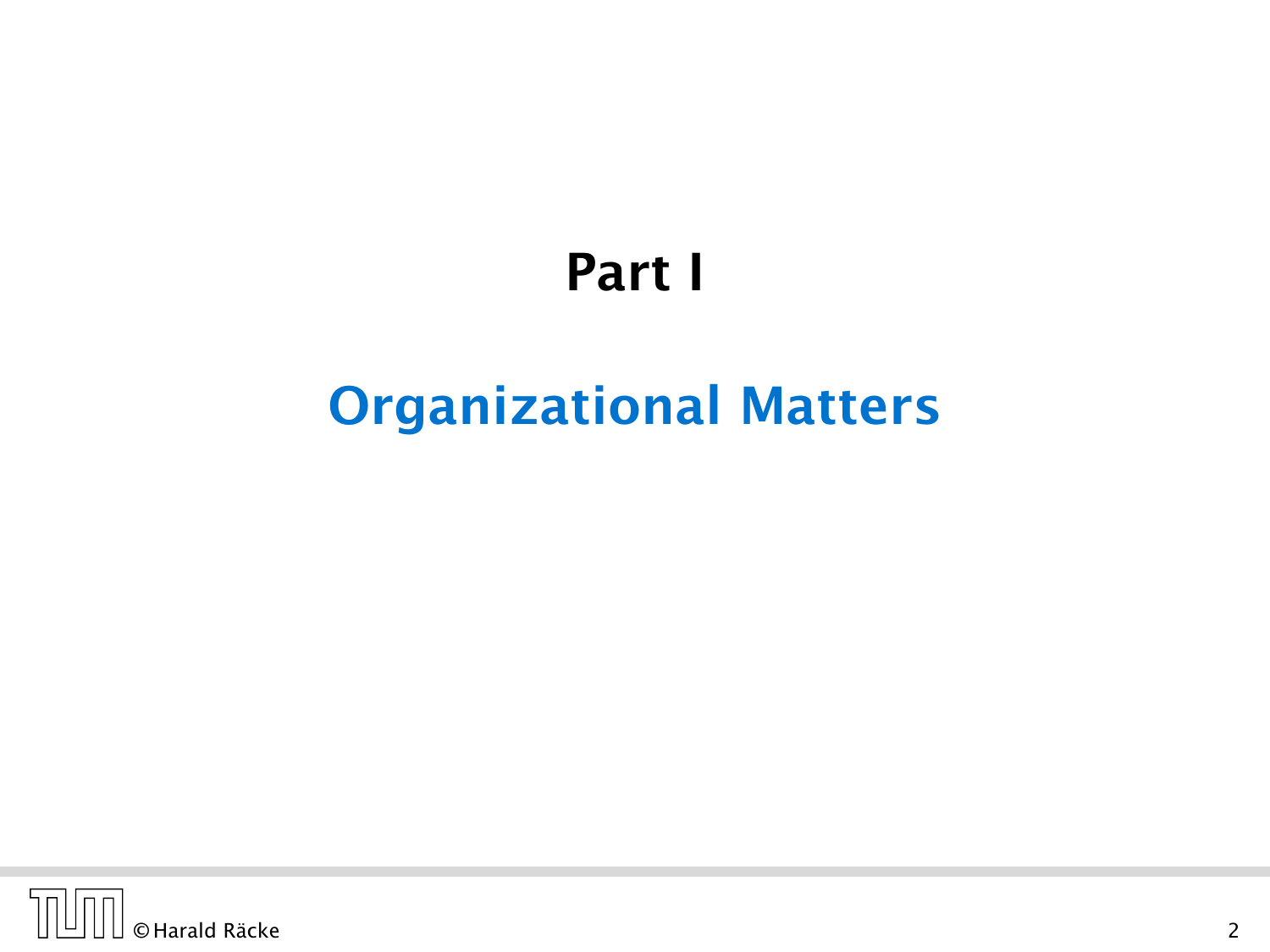# Part I

# [Organizational Matters](#page-0-0)

- *ñ* Modul: IN2003
- *ñ* Name: "Efficient Algorithms and Data Structures" "Effiziente Algorithmen und Datenstrukturen"
- ▶ ECTS: 8 Credit points
- $\blacktriangleright$  Lectures:
	- $\rightarrow$  4 SWS

Mon 10:30–12:00 (Room Interim2) Fri 10:15–11:45 (Room Interim2)

 $\blacktriangleright$  Webpage:

http://wwwmayr.in.tum.de/lehre/2015WS/ea/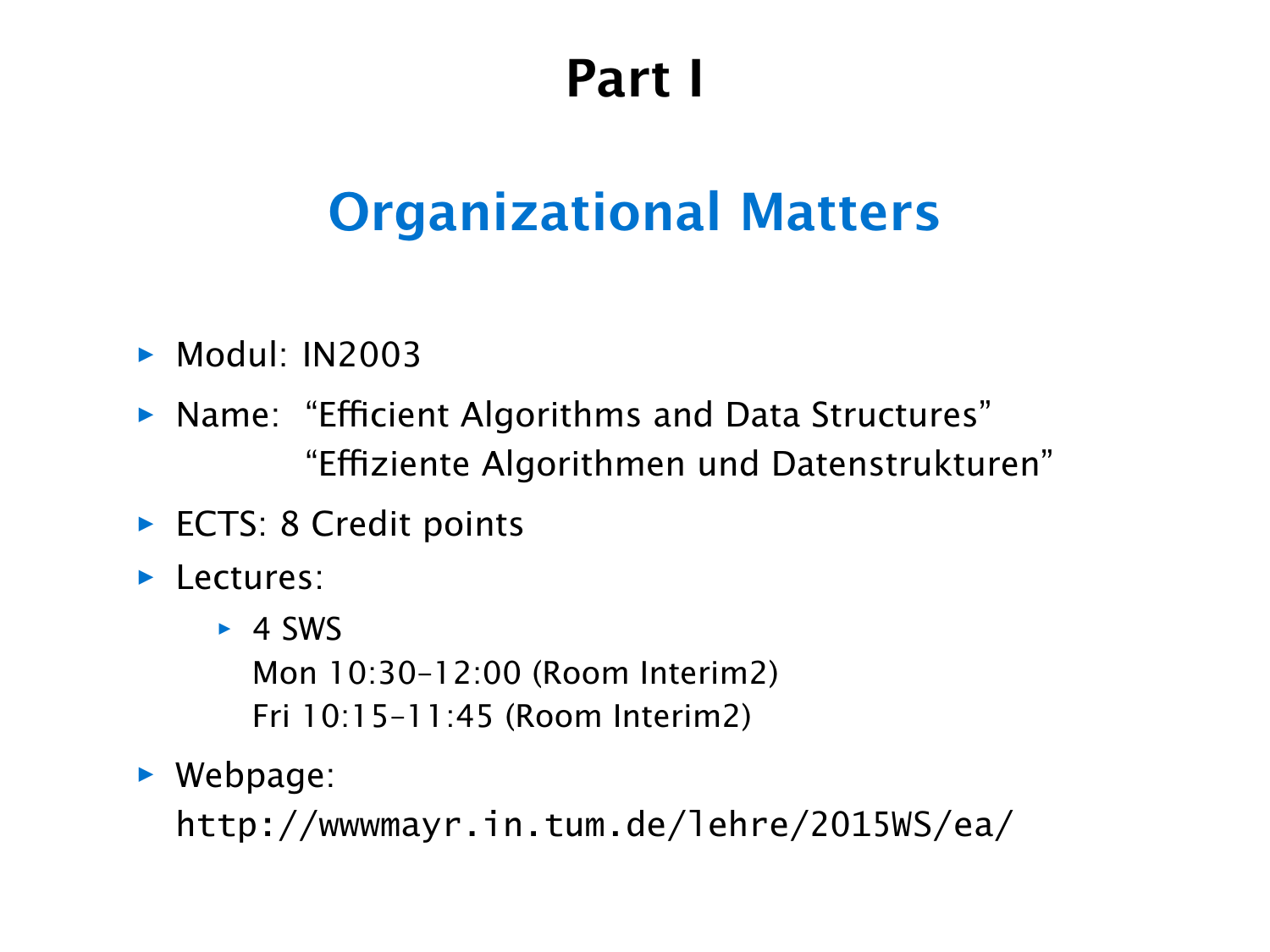- **Formal knowledge:** 
	- *<sup>ñ</sup>* IN0001, IN0003
		- "Introduction to Informatics 1/2"
		- "Einführung in die Informatik 1/2"
	- *<sup>ñ</sup>* IN0007
		- "Fundamentals of Algorithms and Data Structures"
		- "Grundlagen: Algorithmen und Datenstrukturen" (GAD)
	- *<sup>ñ</sup>* IN0011

### "Basic Theoretic Informatics"

"Einführung in die Theoretische Informatik" (THEO)

 $\times$  IN0015

#### "Discrete Structures"

"Diskrete Strukturen" (DS)

 $\blacktriangleright$  IN0018

### "Discrete Probability Theory"

"Diskrete Wahrscheinlichkeitstheorie" (DWT)

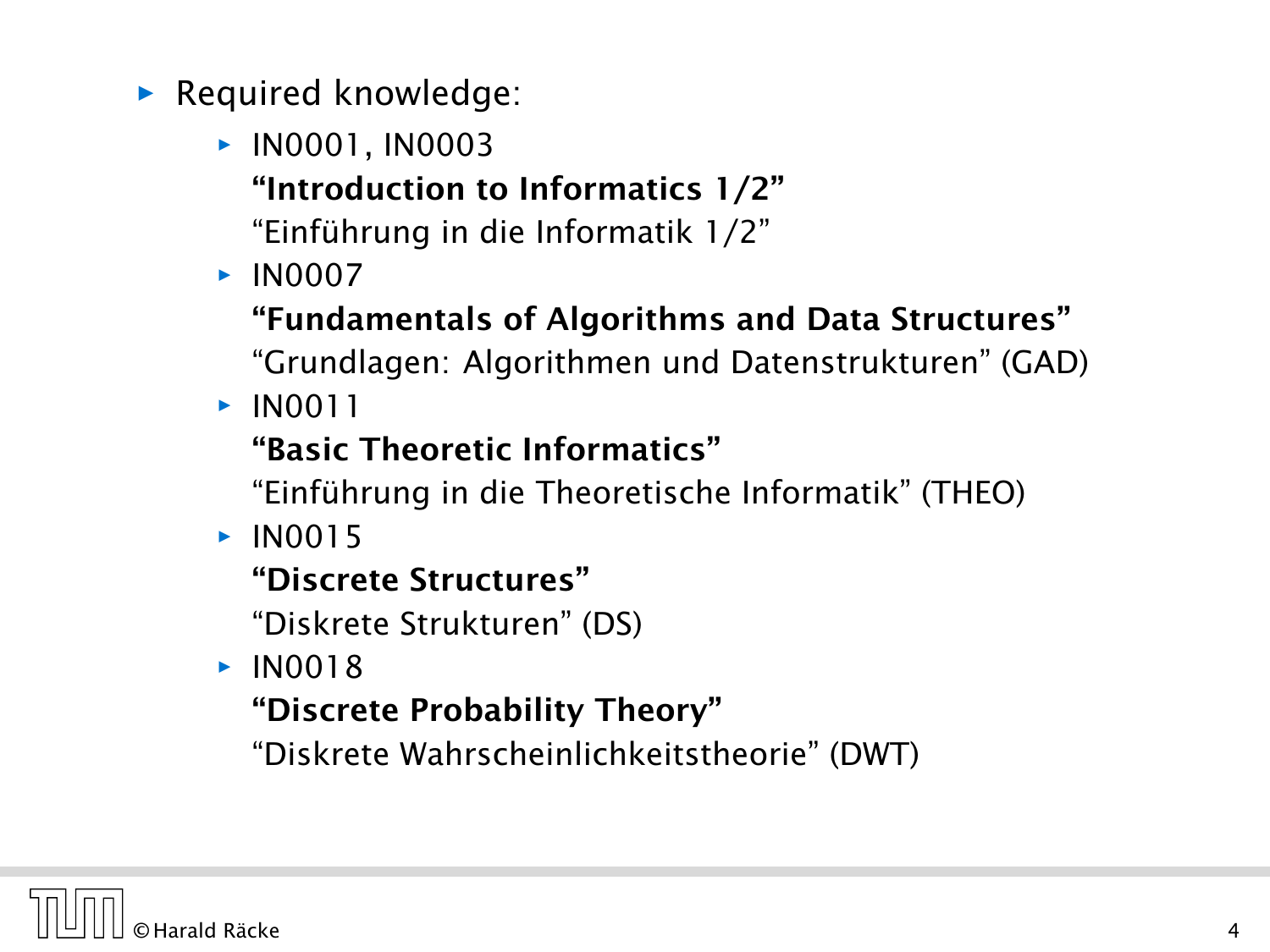## The Lecturer

- **F** Harald Räcke
- *ñ* Email: raecke@in.tum.de
- *ñ* Room: 03.09.044
- **•** Office hours: (by appointment)

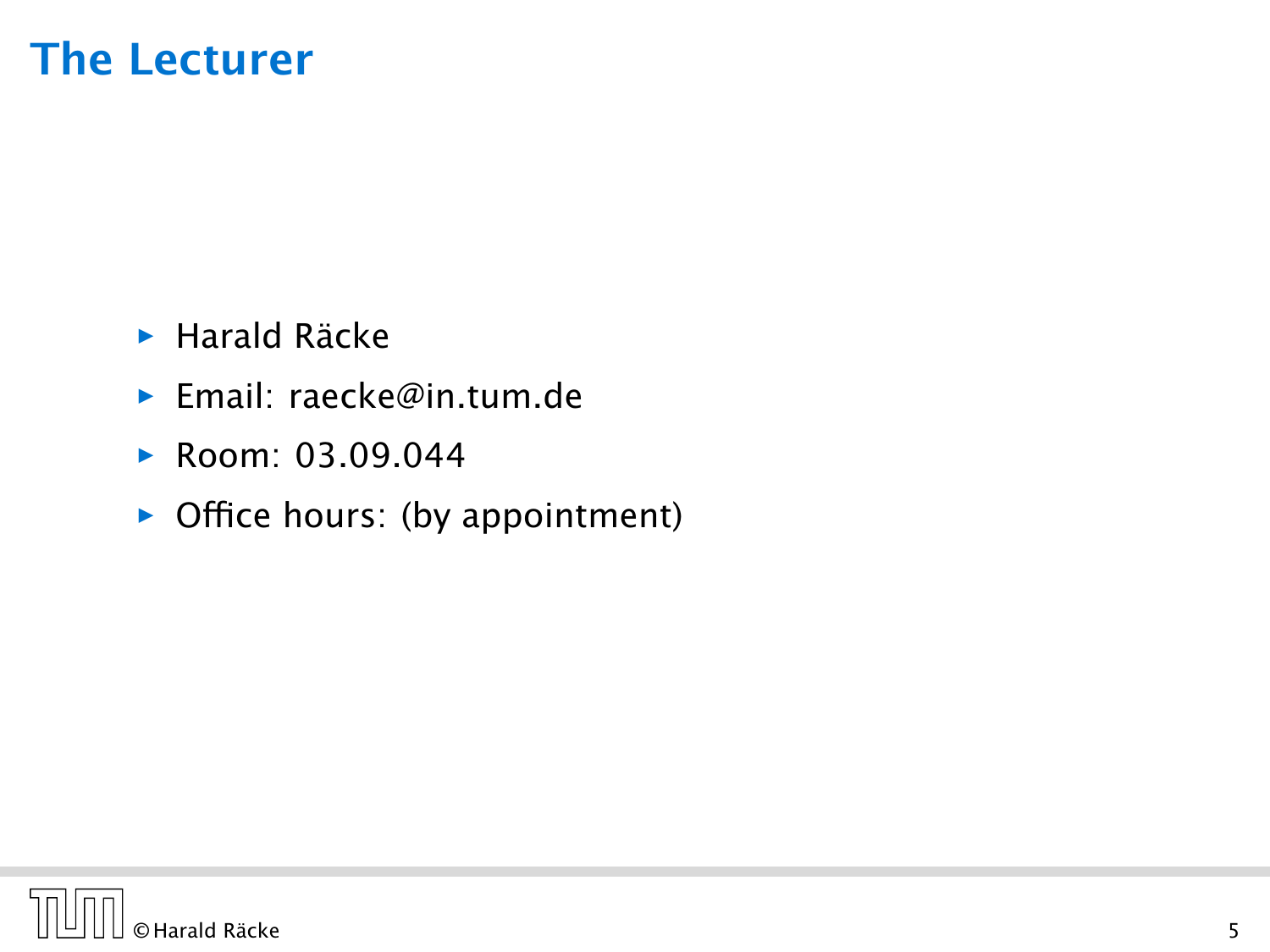## **Tutorials**

- **▶ Monday 12-14 (MI 00.08.038), Chintan Shah**
- ▶ Monday 14-16 (MI 00.08.055), Matthias Kohler
- Monday 16-18 (MI 00.08.036), Julius Kobold
- **► Tuesday 12-14 (MI 03.11.018), Julius Kobold**
- **► Tuesday 14-16 (MI 00.08.038), Dario Frascaria**
- ▶ Tuesday, 16-18, (MI 00.08.036), Gregor Matl
- **▶ Wednesday, 10-12, (MI 01.13.010), Matthias Kohler**
- **Thursday 10-12 (MI 00.08.038), Dario Frascaria**
- **►** Friday 12-14 (MI 00.13.009A), Chintan Shah
- **►** Friday 14-16, (MI 00.08.036), Gregor Matl

Die blau markierten Übungsgruppen finden nicht statt!!!

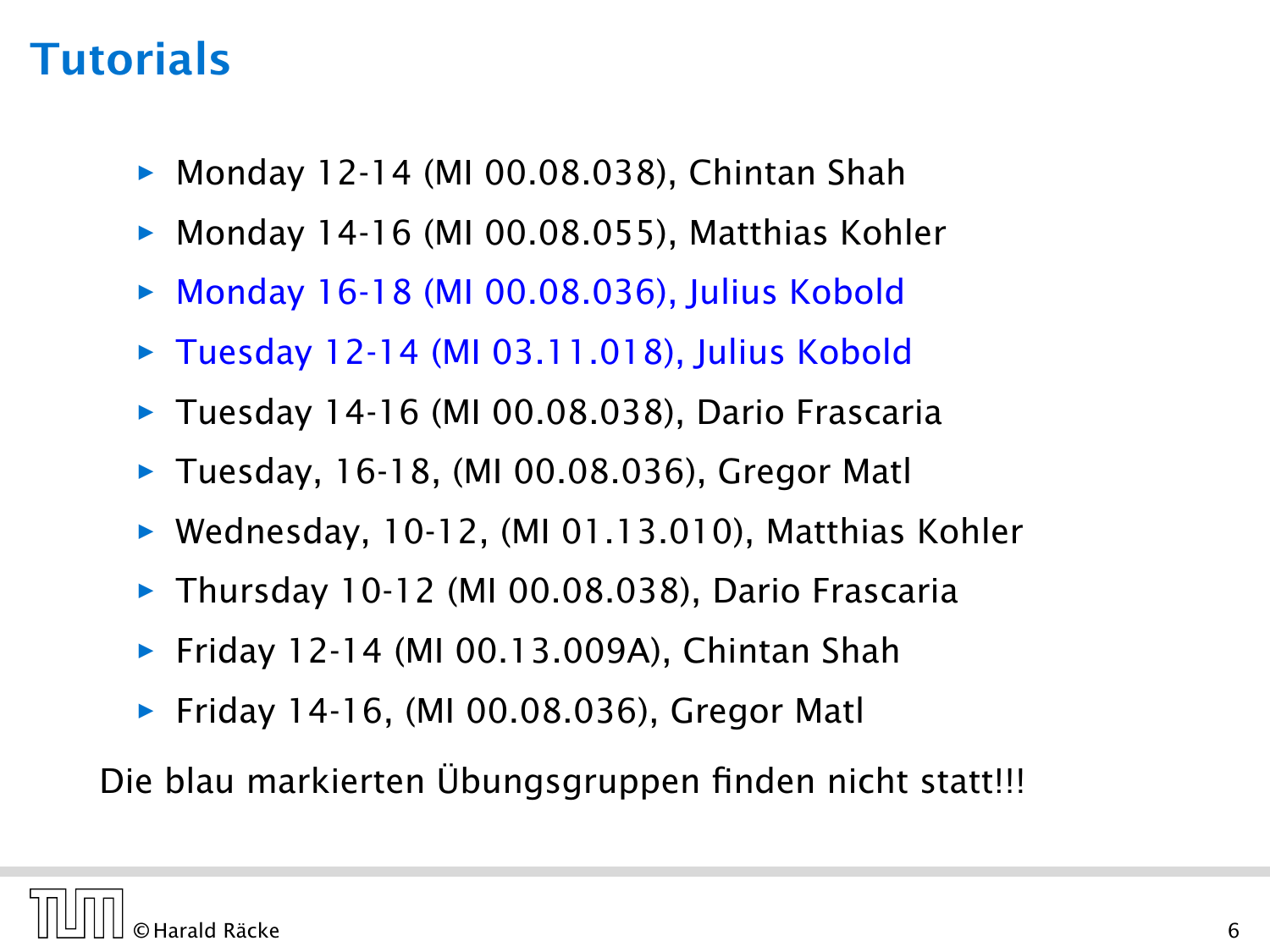## Assignment sheets

#### In order to pass the module you need to pass a 3 hour exam.

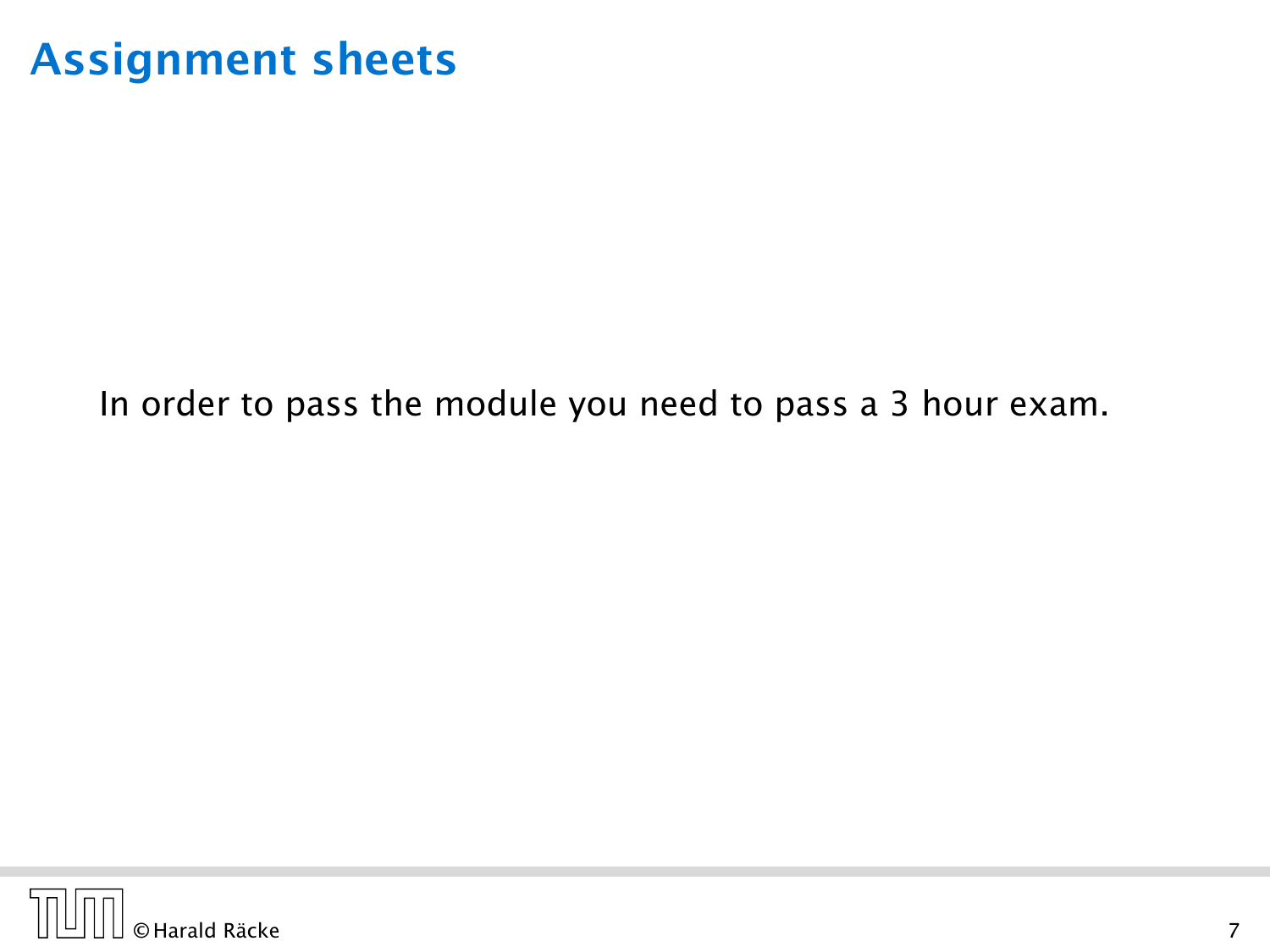### Assessment

Assignment Sheets:

- **An assignment sheet is usually made available on Monday** on the module webpage.
- ▶ Solutions have to be handed in in the following week before the lecture on Monday.
- ▶ You can hand in your solutions by putting them in the right folder in front of room 03.09.019A.
- ▶ Solutions have to be given in English.
- **Folutions will be discussed in the tutorial of the week when** the sheet has been handed in, i.e, sheet may not be corrected by this time.
- **▶ You can submit solutions in groups of up to 3 people.**

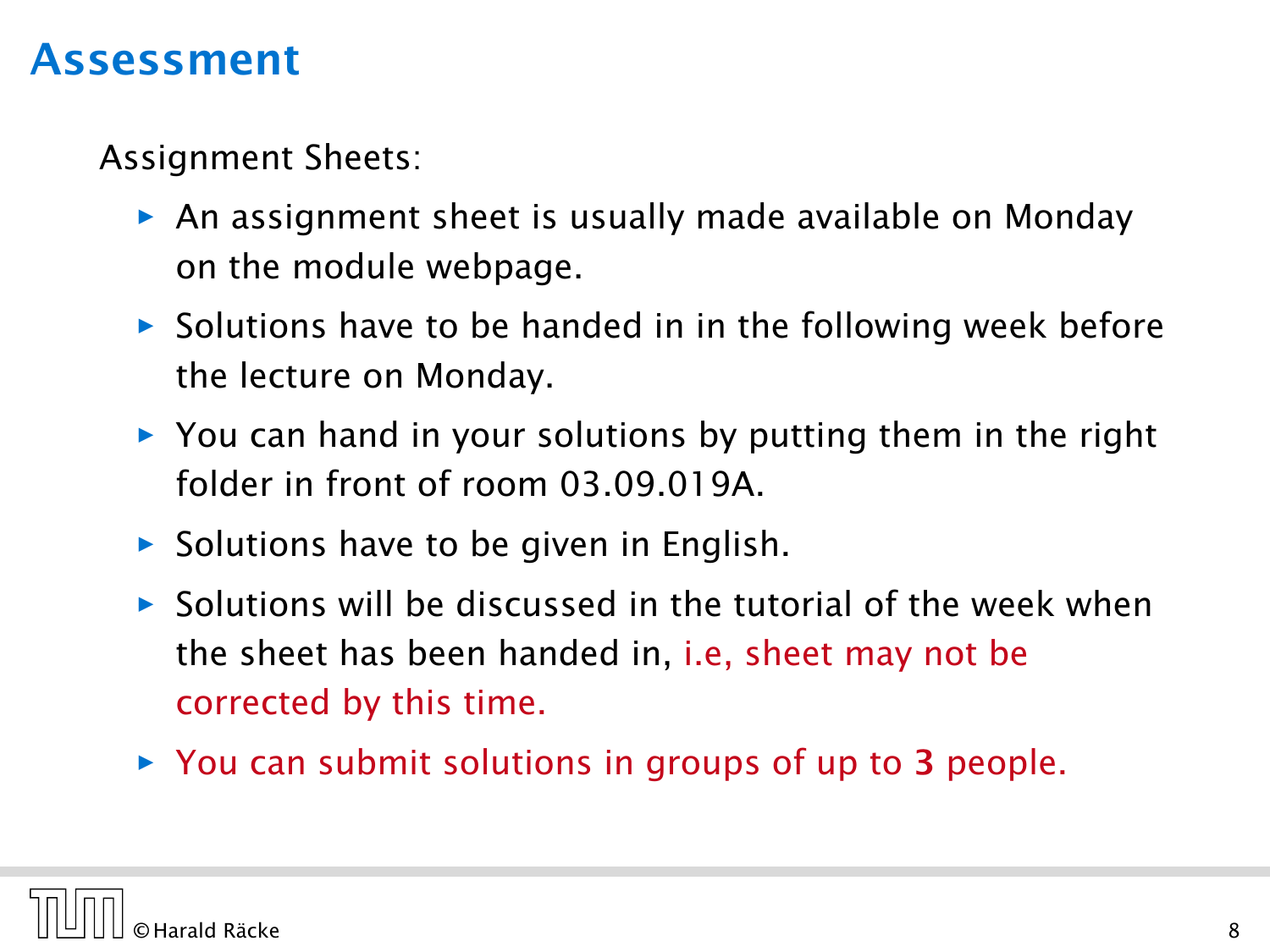### Assessment

Assignment can be used to improve you grade

**Follo** If you obtain 50% of the points on the first half and 50% on the second half of assignments your grade will improve according to the following function

$$
f(x) = \begin{cases} \frac{1}{10} \text{round}\left(10\left(\frac{\text{round}(3x) - 1}{3}\right)\right) & 1 < x \le 4\\ x & \text{otw.} \end{cases}
$$

- ▶ It will improve by 0.3 or 0.4, respectively. Examples:
	- $\rightarrow$  33  $\rightarrow$  30
	- $\rightarrow$  2*.*0  $\rightarrow$  1*.7*
	- $\rightarrow$  3*7*  $\rightarrow$  3*3*
	- $\blacktriangleright$  1*.*0  $\rightarrow$  1*.*0
	- $\blacktriangleright$  > 4.0 no improvement

© Harald Räcke 9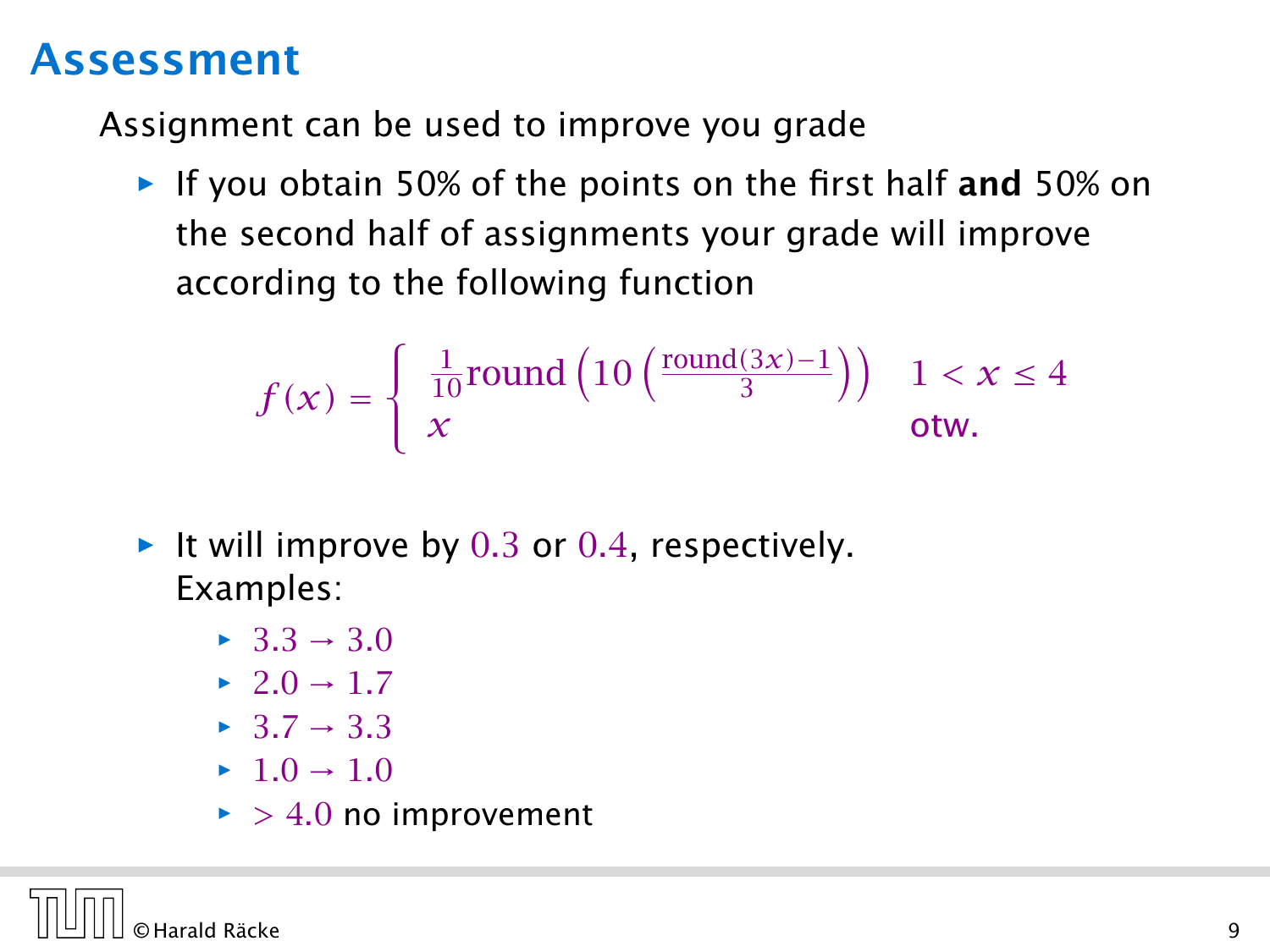## 1 Contents

#### **Foundations**

- **EX** Machine models
- **Efficiency measures**
- **EXA** Asymptotic notation
- *<sup>ñ</sup>* Recursion
- **Figher Data Structures** 
	- *<sup>ñ</sup>* Search trees
	- **F** Hashing
	- **Priority queues**
	- $\blacktriangleright$  Union/Find data structures
- ▶ Cuts/Flows
- $\blacktriangleright$  Matchings

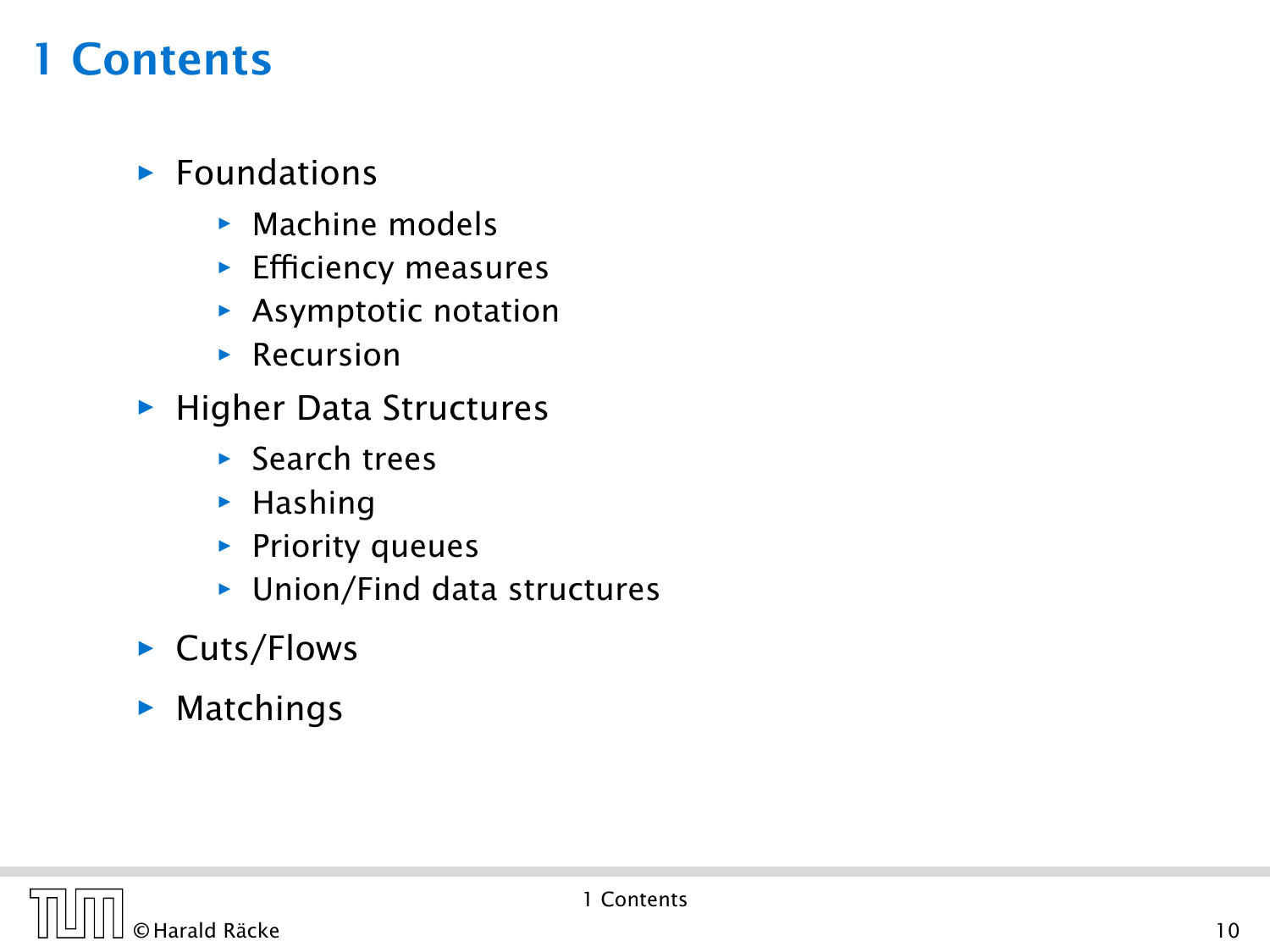# 2 Literatur

- 畐 Alfred V. Aho, John E. Hopcroft, Jeffrey D. Ullman: *The design and analysis of computer algorithms*, Addison-Wesley Publishing Company: Reading (MA), 1974
- Thomas H. Cormen, Charles E. Leiserson, Ron L. Rivest, 螶 Clifford Stein:

*Introduction to algorithms*,

McGraw-Hill, 1990

F Michael T. Goodrich, Roberto Tamassia:

*Algorithm design: Foundations, analysis, and internet examples*, John Wiley & Sons, 2002

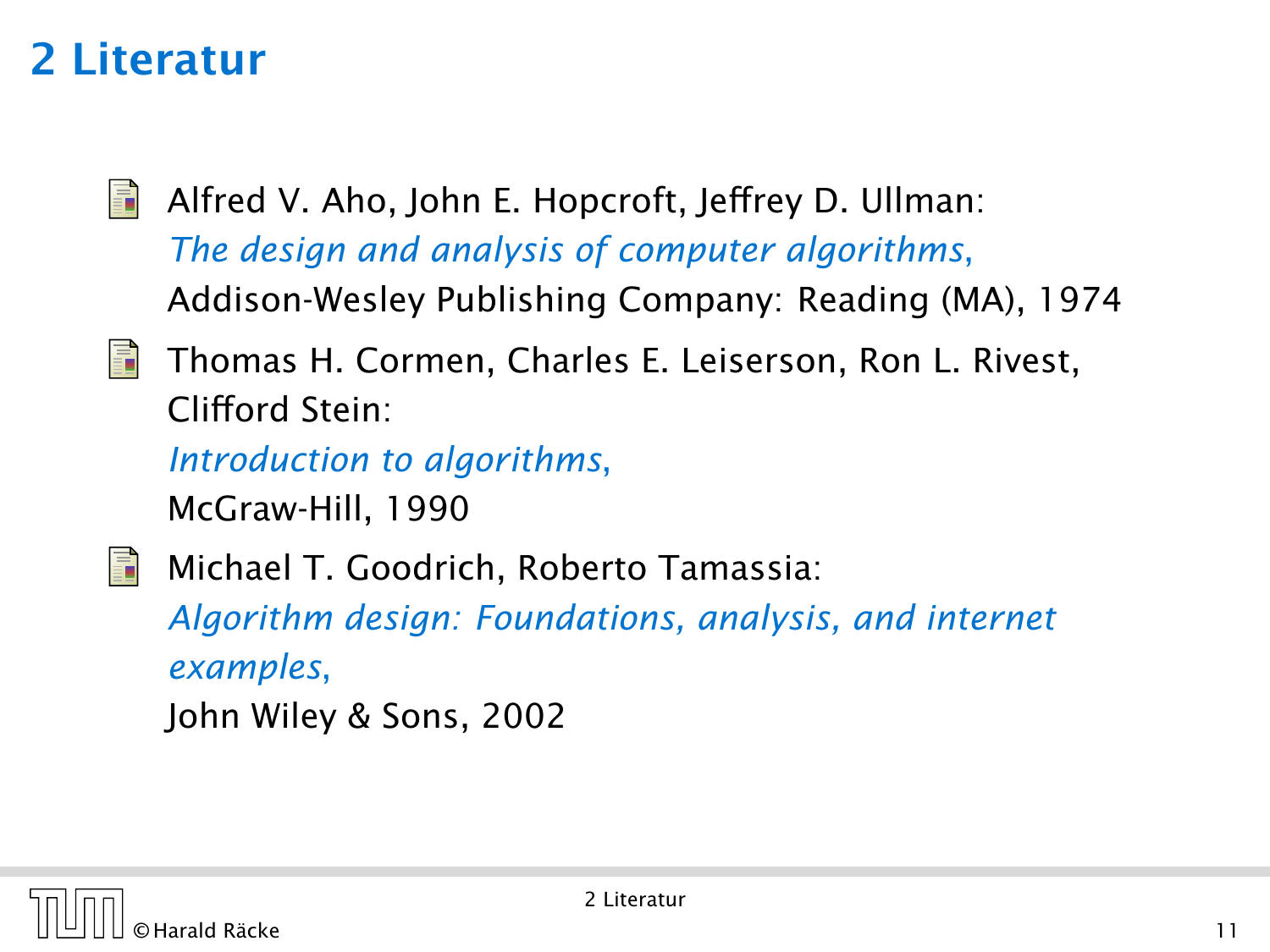# 2 Literatur



Volker Heun:

*Grundlegende Algorithmen: Einführung in den Entwurf und die Analyse effizienter Algorithmen*,

2. Auflage, Vieweg, 2003

螶 Jon Kleinberg, Eva Tardos:

> *Algorithm Design*, Addison-Wesley, 2005



Donald E. Knuth:

*The art of computer programming. Vol. 1: Fundamental Algorithms*,

3. Auflage, Addison-Wesley Publishing Company: Reading (MA), 1997